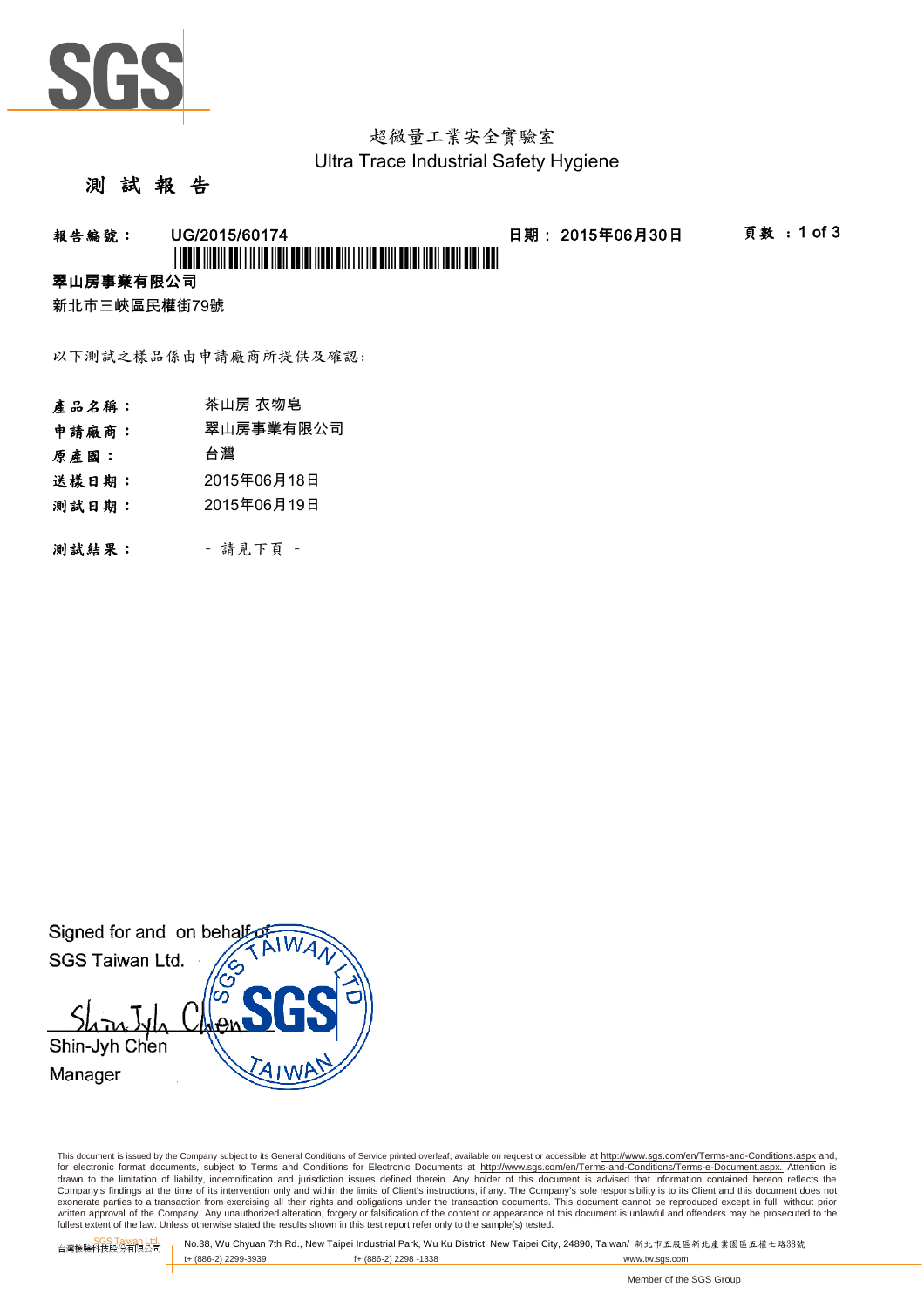

## 超微量工業安全實驗室 Ultra Trace Industrial Safety Hygiene

### 測 試 報 告

# **報告編號: UG/2015/60174 - 日期:2015年06月30日 - 頁數:2 of 3** \*UGINE IN THE LITTLE IN THE REAL PROPERTY OF A 11 YO MALE AND THE REAL PROPERTY.

#### 翠山房事業有限公司

新北市三峽區民權街79號

#### 測試結果:

| 測試項目                                           | CAS NO.     | 測試方法                    | 測試結果 | 檢測極限   | 單位            |
|------------------------------------------------|-------------|-------------------------|------|--------|---------------|
| 螢光增白劑                                          |             | 本測試參考部授食字第1021950329號檢  | 陰性   |        |               |
|                                                |             | 測。                      |      |        |               |
| 壬基苯酚 (NP)                                      | 025154-52-3 | 本測試參考衛生福利部102.09.06部授食字 | N.D. | 0.0100 | $\frac{0}{0}$ |
|                                                |             | 第1021950329號公告:食品用洗潔劑中壬 |      |        |               |
|                                                |             | 基苯酚及壬基苯酚聚乙氧基醇類之檢驗方      |      |        |               |
|                                                |             | 法,以高效液相層析儀/二極體陣列偵測器     |      |        |               |
|                                                |             | (HPLC/DAD)檢測。           |      |        |               |
| 壬基苯酚聚乙氧基醇                                      |             | 本測試參考衛生福利部102.09.06部授食字 | N.D. | 0.0200 | $\%$          |
| (NPEO)                                         |             | 第1021950329號公告:食品用洗潔劑中壬 |      |        |               |
|                                                |             | 基苯酚及壬基苯酚聚乙氧基醇類之檢驗方      |      |        |               |
|                                                |             | 法,以高效液相層析儀/二極體陣列偵測器     |      |        |               |
|                                                |             | (HPLC/DAD)檢測。           |      |        |               |
| 甲醇                                             | 000067-56-1 | 本測試參考部授食字第1021950329號公  | N.D. | 0.0500 | mg/mL         |
|                                                |             | 告方法,以氣相層析儀火焰離子化偵測器      |      |        |               |
|                                                |             | (GC/FID)檢測。             |      |        |               |
| 重金屬以鉛計                                         |             | 本測試參考部授食字第1021950329號公  | N.D. | 1.00   | ppm           |
|                                                |             | 告方法。                    |      |        |               |
| 神 $(\forall$ As <sub>2</sub> O <sub>3</sub> 計) |             | 本測試參考部授食字第1021950329號公  | N.D. | 0.0500 | ppm           |
|                                                |             | 告方法,以比色法檢測。             |      |        |               |

備註:1.本報告不得分離,分離使用無效。

2.低於方法偵測極限之測定值以〞N.D.〞表示。

3.Negative / 陰性(未偵測到),Positive / 陽性(已偵測到)。

- END -

This document is issued by the Company subject to its General Conditions of Service printed overleaf, available on request or accessible at http://www.sgs.com/en/Terms-and-Conditions.aspx and, for electronic format documents, subject to Terms and Conditions for Electronic Documents at http://www.sgs.com/en/Terms-and-Conditions/Terms-e-Document.aspx. Attention is drawn to the limitation of liability, indemnification and jurisdiction issues defined therein. Any holder of this document is advised that information contained hereon reflects the<br>Company's findings at the time of its int exonerate parties to a transaction from exercising all their rights and obligations under the transaction documents. This document cannot be reproduced except in full, without prior written approval of the Company. Any unauthorized alteration, forgery or falsification of the content or appearance of this document is unlawful and offenders may be prosecuted to the<br>fullest extent of the law. Unless othe

SGS Taiwan Ltd. 台灣檢驗科技股份有限公司 No.38, Wu Chyuan 7th Rd., New Taipei Industrial Park, Wu Ku District, New Taipei City, 24890, Taiwan/ 新北市五股區新北產業園區五權七路38號 t+ (886-2) 2299-3939 f+ (886-2) 2298 -1338 www.tw.sgs.com